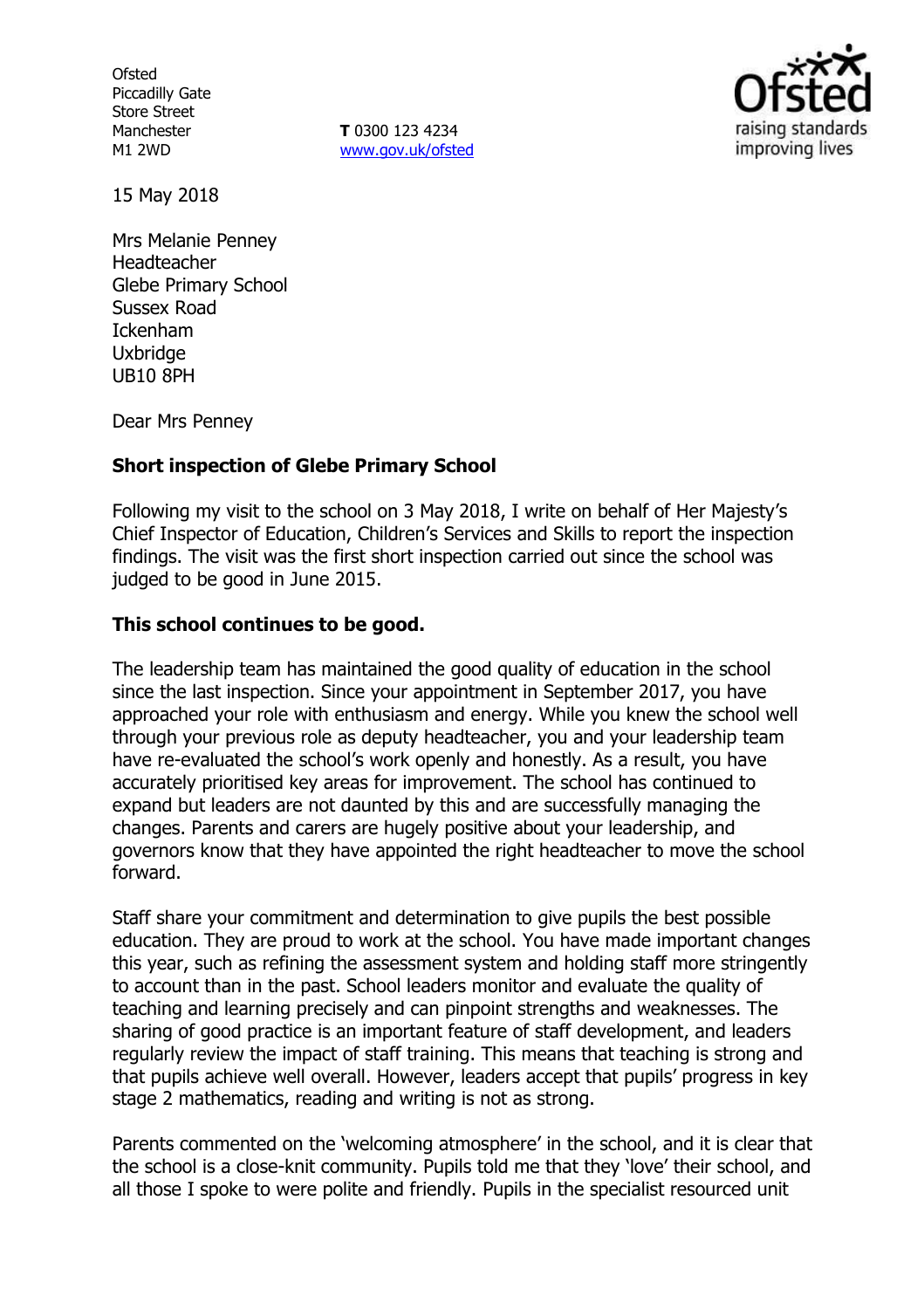

are fully integrated into the school, and you ensure that the school is an inclusive and happy place. One pupil told me, 'In this school, everyone is treated the same.'

You work closely with the governing body and ensure that governors are well informed about all aspects of the school's work. They are knowledgeable, fully involved in the life of the school and offer you strategic support. They have honed their skills since the previous inspection and provide more rigorous challenge.

Leaders have addressed the areas for improvement since the previous inspection. They recognised the need for higher expectations across the school, particularly in Years 3 and 4. Leadership responsibilities have been amended to ensure that these year groups are monitored more closely. Classrooms are purposeful learning environments, and the new culture of high aspirations is evident. Communication with parents is strong, and the school holds a variety of workshops, which help parents to support their children's learning at home.

# **Safeguarding is effective.**

The leadership team has ensured that safeguarding arrangements are fit for purpose. Records are detailed and of high quality. All pre-employment checks meet statutory requirements. Leaders are vigilant to any concerns about pupils' well-being and safety. They take prompt and effective action, following up any referrals to external agencies with rigour.

Almost all of the parents who responded to Parent View feel that their child is safe and happy in school. Pupils said that they feel safe in school and spoke positively about the support they receive from staff. They particularly appreciate being able to 'post' any worries they may have and said that staff make sure that any concerns are dealt with. Pupils talked confidently about how to keep themselves safe at school and in the local area. They know about e-safety, such as not giving away any personal information online, and leaders ensure that parents and pupils are informed of the dangers of social media.

### **Inspection findings**

- At the start of the inspection, we agreed three key lines of enguiry. The first of these focused on the effectiveness of mathematics teaching in helping pupils to work at greater depth at key stage 2. In 2017, pupils' progress in reading, writing and mathematics was in line with national averages. Attainment at the expected standard was high. However, the proportion of pupils achieving the higher standard in mathematics was below average.
- Leaders identified weaknesses in pupils' reasoning skills as the main barrier to higher attainment in mathematics. Consequently, you have adapted the school's approach to mathematics teaching, not just in key stage 2 but across the school. Leaders have delivered training sessions and modelled lessons to staff on how to include reasoning in mathematics activities. They have also created a bank of reasoning resources for staff to use. Teaching is carefully tailored to pupils' abilities in mathematics, and this helps to ensure that lesson planning meets their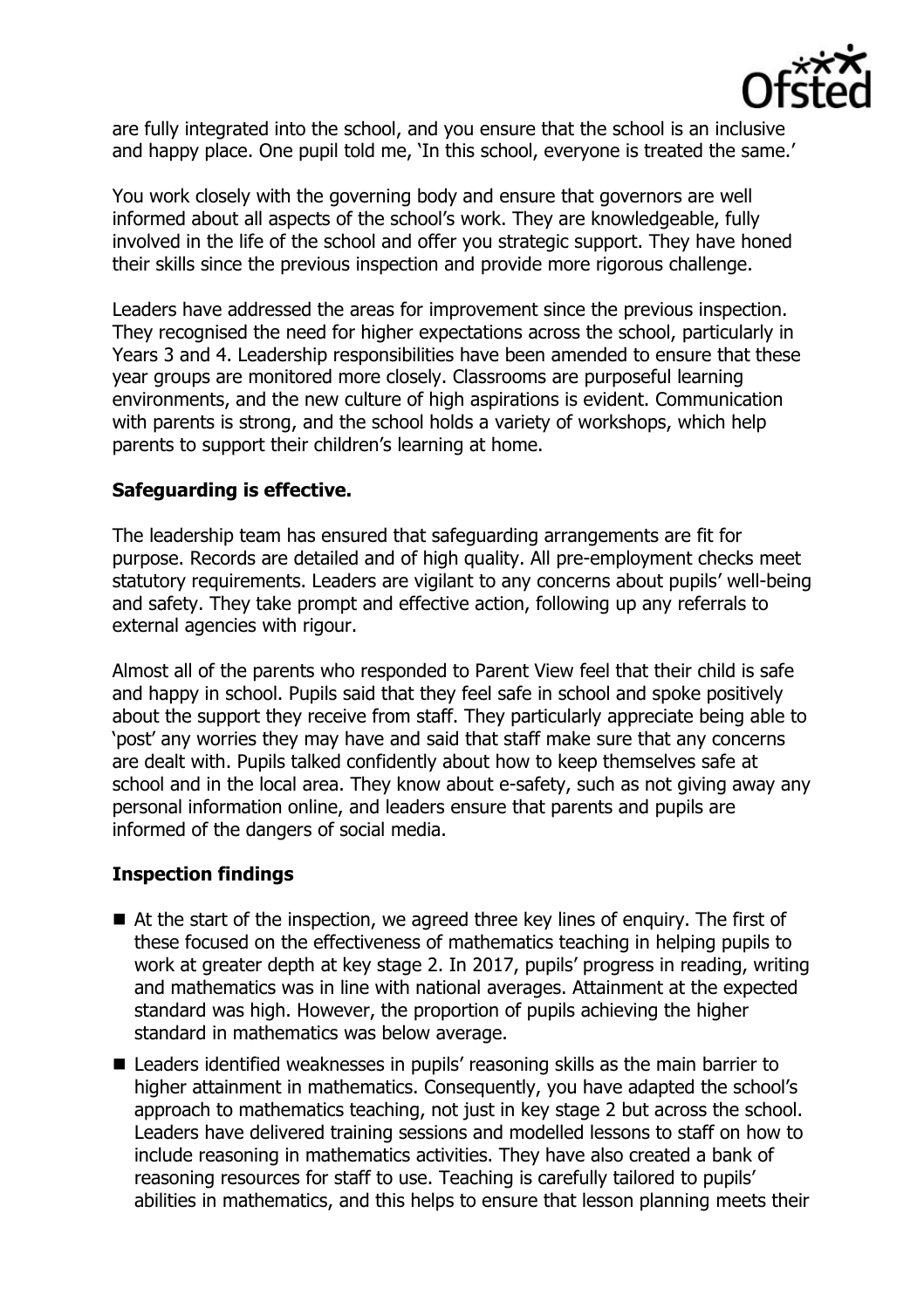

needs. Visits to lessons and work in books shows that most-able pupils in particular are sufficiently challenged in mathematics.

- Leaders regularly review the impact of their actions through focused lesson visits and book checks. From this monitoring, they know that the new approach to reasoning is not yet fully embedded across the school. Some lower-ability pupils have not developed their number skills sufficiently so that they can tackle reasoning effectively. However, there is evidence that outcomes in mathematics are improving. Current assessment information for key stage 2 pupils indicates that more pupils are achieving at the higher standard.
- The second key line of enquiry concerned phonics. In 2017, the proportion of pupils achieving the expected standard in the Year 1 phonics screening check was below the national average for the first time.
- Leaders can explain the context for this dip in outcomes, but have a 'no excuses' approach and have taken immediate action. Leaders re-arranged the staffing of phonics so that class teachers work with the pupils who need the most support. Pupil's phonics knowledge is assessed regularly to ensure that the level of teaching is appropriate to their ability. All phonics teachers, including teaching assistants, have had up-to-date training so that phonics is taught consistently in all groups.
- Leaders' actions have been effective in improving the quality of phonics teaching. Current Year 1 pupils build their phonics knowledge more securely than previously. Leaders are confident that pupils will sustain their high attainment in key stage 1 reading and writing as a result.
- Finally, we agreed to look at the effectiveness of leaders' actions to improve pupils' writing. This was because key stage 2 pupils' progress in writing has been consistently weaker than reading and maths. In 2017, attainment at the end of key stage 1 in all subjects was above the national average, but in writing it was comparatively weaker than in reading and mathematics.
- Leaders have responded well to the increased demands of the new curriculum. You and your team have improved staff understanding of the assessment criteria, so that staff know exactly what they have to teach. Success criteria for writing tasks are used consistently in lessons. As a result, pupils know what they are expected to do to improve their writing, and they respond well to guidance from their teachers. Visits to English lessons showed pupils engaged in their work and typically thinking hard about their writing.
- Work in books shows that pupils are developing their writing skills effectively. This is particularly evident in key stage 2; pupils write fluently and use complex language and structures. However, leaders acknowledge that the quality of pupils' writing in subjects other than English is typically not as strong. Pupils do not have the same opportunities to write at length and apply their skills in other subjects.